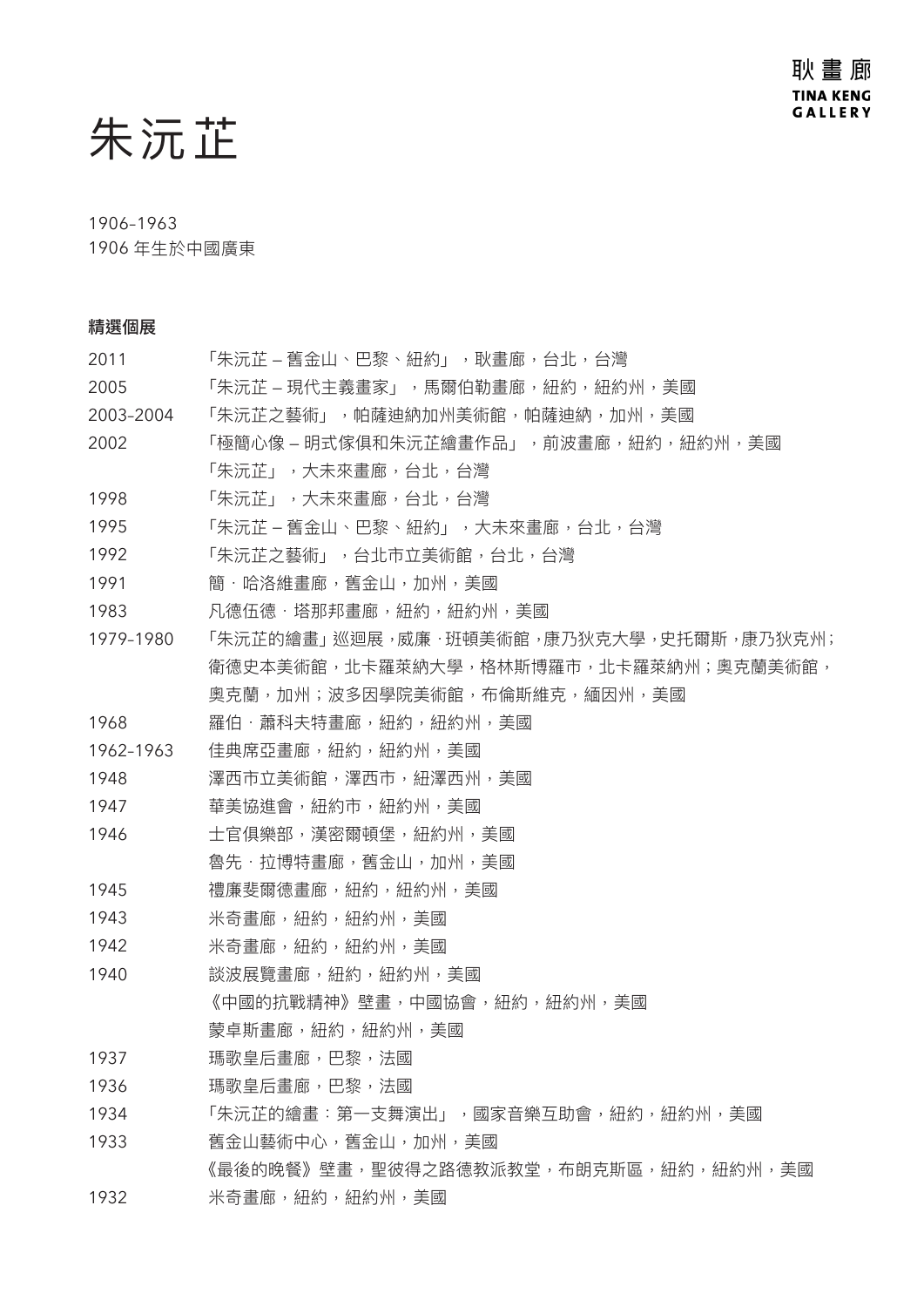巴爾札克畫廊,紐約,紐約州,美國

- 1931 節拍書廊,紐約,紐約州,美國
- 1929 邊亨進畫廊,巴黎,法國
- 1928 藝術家畫廊,巴黎,法國
- 1927 卡明畫廊,巴黎,法國
- 1926 現代藝廊,舊金山,加州,美國

#### 雙人展

- 2020 **F默化 朱沅芷·朱禮銀雙人展」,耿畫廊,台北,台灣**
- 2017 **F無界之境 朱沅芷·朱禮銀雙人展」,耿畫廊,台北,台灣**
- 2008 「行旅生涯:朱沅芷與朱禮銀之繪畫」,大未來畫廊,北京,中國
- 「行旅生涯:朱沅芷與朱禮銀之繪畫」,傑生麥考伊畫廊,紐約,紐約州,美國
- 2004 「常玉、朱沅芷」聯展,大未來畫廊,台北,台灣
- 1993 「常玉、朱沅芷畫展」,大未來畫廊,台北,台灣
- 1988 「沅芷和禮銀父女聯展」,南漢普敦學園美術畫廊,長島大學,南漢普敦,紐約州, 美國

#### 精選聯展

- 2019 「他者之陽:全球離散軼事」,菲利普藏品,華盛頓特區,美國 紐約弗里兹藝博會,紐約州,美國
- 2016 「現代主義大師:1883–1950 年布魯克林橋繪畫」,喬治亞美術館,雅典,喬治亞州, 美國

「黑與白:現代與當代定位」,傑生麥考伊畫廊,紐約,紐約州,美國

- 2014 香港巴塞爾博覽會,香港
- 2013 香港巴塞爾博覽會,香港
- 2012 **T說故事: 1930 年代的敘事」, 葛瑞格利·D·艾威畫廊, 衛德史本·葛爾德畫廊**, 衛德史本美術館,格林斯伯勒,北卡羅萊納州,美國
- 2011 「中國藝術家在巴黎」,賽努奇亞洲藝術博物館,巴黎,法國
- 2009 「第三心靈:美國藝術家看亞洲,1860–1989」,古根漢美術館,紐約,美國 「延.革」,大未來耿畫廊開幕特展,大未來耿畫廊,台北,台灣
- 2008 「亞裔/美國人/現代藝術轉變,1900–1970」,狄揚美術館,舊金山,加州,美國 「瑪丹娜遇見毛澤東:自國巨基金會收藏」,國立德勒斯登藝術收藏館,德勒斯登, 德國
- 2007 大未來畫廊,台北,台灣 「藝術在美國:三百年的革新」,古根漢美術館,紐約,紐約州,美國;中國國家美 術館,北京,中國;上海當代美術館,上海,中國 開幕展,大未來畫廊,北京,中國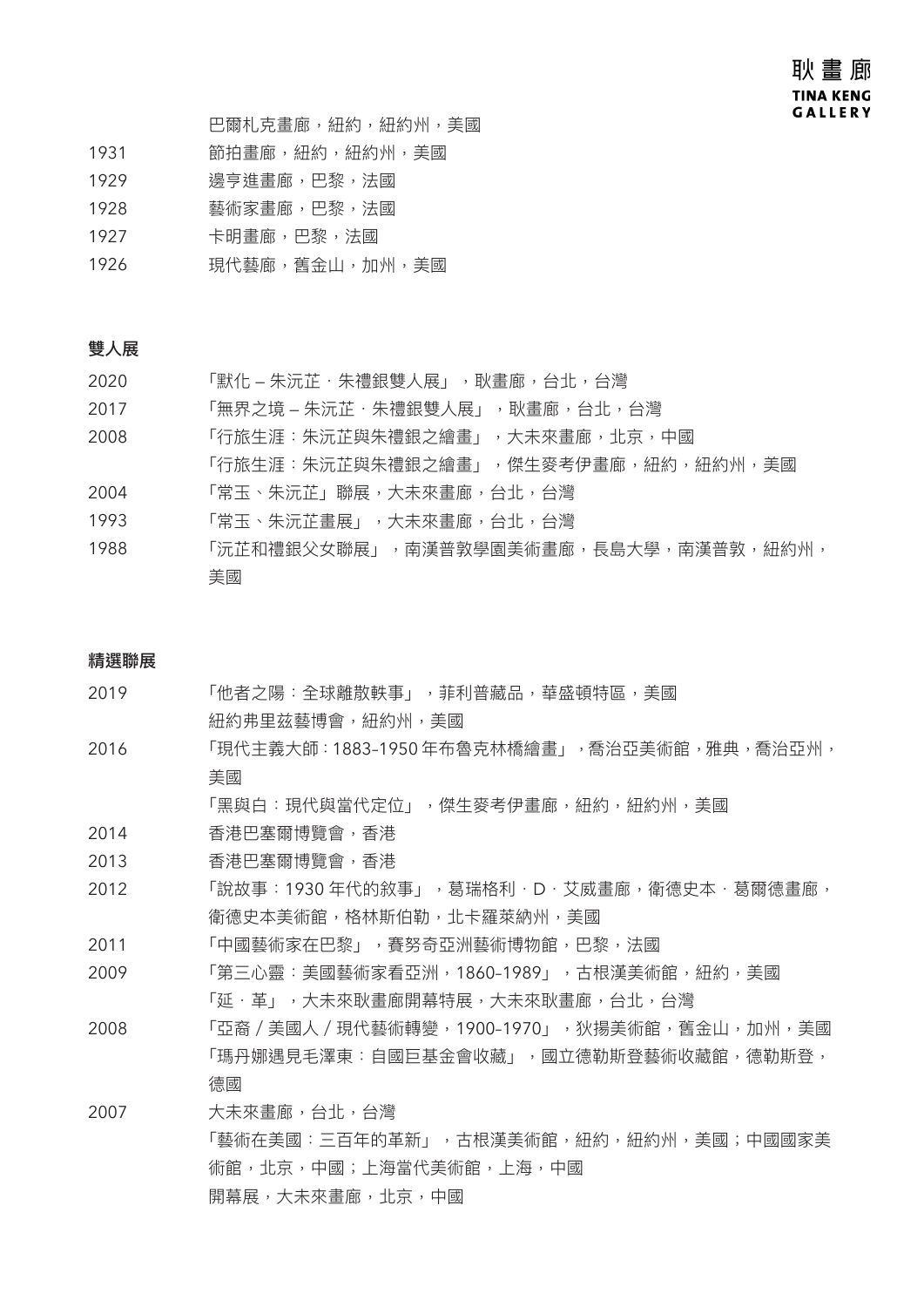### 耿畫廊 **TINA KENG GALLERY**

「立體主義在亞洲」,日本基金會,日本在巴黎文化協會,巴黎,法國 2006 國際亞洲藝術博覽會,第七軍械庫,馬爾伯勒畫廊,紐約,紐約州,美國(也展於 2005 年) 中藝博國際畫廊博覽會,馬爾伯勒畫廊,北京,中國 第 37 屆巴塞爾國際藝術博覽會,馬爾波羅畫廊,邁阿密,佛羅里達州,美國 國際亞洲藝術博覽會,大未來畫廊,北京,中國 2005 「風景 – 城市風景 」,馬爾伯勒畫廊,紐約,紐約州,美國 「藝術新加坡 — 當代亞州藝術博覽會」,大未來畫廊,新加坡 「仲夏之夢」,大未來畫廊,台北,台灣 「朱沅芷紙上作品展」,馬爾伯勒畫廊,紐約,紐約州,美國 「華人之最 II」,大未來畫廊,台北,台灣 2004 「非典型靜物畫:百年加州繪畫與雕塑」,帕薩迪納加州美術館,帕薩迪納,加州, 美國 「藝術新加坡 — 當代亞州藝術博覽會」,大未來畫廊,新加坡 國際亞洲藝術博覽會,大未來畫廊,北京,中國 2003–2004 「非典型靜物畫:百年加州繪畫與雕塑」,聖荷西美術館,聖荷西,加州,美國 2003 「女人畫題」,大未來畫廊,台北,台灣 2002–2003 「從帝王到庶民:時代的描繪 1851–1945」,沃爾夫森尼亞博物館,佛羅里達國際大 學視覺文研究所,佛羅里達州,美國 2002 「斜坡上:加州藝術的過渡期」,帕薩迪納加州美術館,帕薩迪納,加州,美國 2000–2001 「太平洋使我們比鄰」,美國駐北京大使館,藝術大使館計畫,北京,中國 「金山:華裔在美國經驗」,西部歷史博物館,洛杉磯,加州,美國 「加州製造:藝術、影像與認同 1990-2000」,洛杉磯市立美術館,洛杉磯,加州, 美國 2000 「紙上作品 1929–1949」,大未來畫廊,台北,台灣 1998 「現代主義的變化透視」,奧勒岡大學美術館,尤金,奧勒岡州,美國 1995 「面向伊甸園:百年灣區風景藝術」,狄揚美術館,舊金山,加州,美國 「新視野:在西方指向亞裔美國藝術史」,舊金山州立大學,舊金山,加州,美國 1994 「早春四位資深畫家聯展」,龍門畫廊,台北,台灣 1977 「勞倫斯·博爾德爾遺購精品暨永久收藏相關作品」,惠特尼美術館,紐約,紐約州, 美國 「偉大的東河橋」,布魯克林館,布魯克林區,紐約,紐約州,美國 「帝國城市與都市生活時代 1875-1845」,中央畫廊,紐約,紐約州,美國 1975 「紙上藝術展」,衛德史本藝術畫廊,格林斯伯勒,北卡羅萊納州,美國 1974 赫胥宏美術館暨雕塑公園開幕展,赫胥宏美術館暨雕塑公園,華盛頓特區,美國 1944 「描繪美國」,大都會博物館,紐約,紐約州,美國 「族群藝術」開幕展,國際版畫會,紐約,紐約州,美國 1942 「第八屆美國藝術家年度展」,蒙卓斯畫廊,紐約,紐約州,美國 1941 「為中國而畫」, 麗池大樓, 紐約, 紐約州, 美國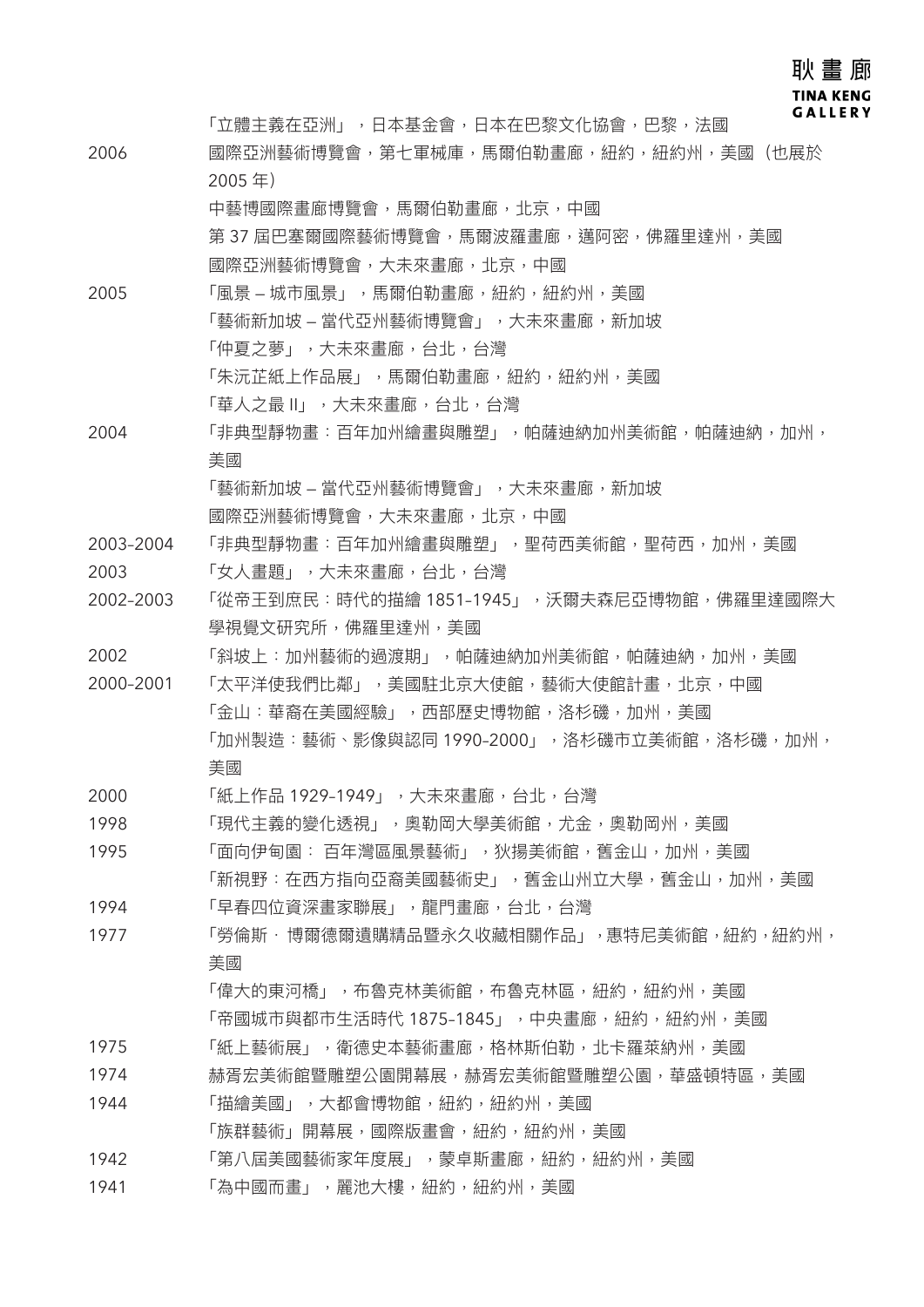耿 畫 廊 **TINA KENG GALLERY** 

「50 位新進美國畫家展」,波士頓現代美術學院,波士頓,麻州,美國 「25 位藝術家作品展」,蒙卓斯書廊, 紐約, 紐約州, 美國

- 1939 「第六屆夏季沙龍:繪畫、雕塑、水彩、素描、粉彩、陶藝展」,卡明畫廊,巴黎, 法國
- 1938 秋季沙龍展,巴黎,法國 「花與風景」,卡明畫廊,巴黎,法國 「保羅·吉歐孟獎之展」,邊亨進畫廊,巴黎,法國 「第四屆沙龍展」,卡明畫廊,巴黎,法國 「第 15 屆替勒麗沙龍展」,巴黎,法國 「水彩、粉彩、素描」聯展,當代畫廊,巴黎,法國 「假期歸來」聯展,卡明畫廊,巴黎,法國 「第五屆沙龍 繪畫、雕塑、素描、水彩、粉彩、陶藝展」,卡明畫廊,巴黎,法國 獨立沙龍展,巴黎,法國
- 1937 秋季沙龍展,巴黎,法國 「新繪畫」團體展,水準畫廊,巴黎,法國 「現代繪畫之子」團體展,水準畫廊,巴黎,法國 「第四屆展 10 月 37 日」, 卡明畫廊, 巴黎, 法國
- 1932 「美國畫家和攝影家壁畫展」,現代美術館,紐約,紐約州,美國 「藝術之社會觀」團體展,約翰‧呂德俱樂部,紐約,紐約州,美國
- 1931 「獨立藝術家協會」年展,紐約,紐約州,美國(也展於 1932 年、1933、1934、 1935、1936 年) 「美國和外國藝術家之繪畫、雕刻展」,布魯克林美術館,布魯克林,紐約,紐約州, 美國
- 1930 獨立沙龍展,巴黎,法國
- 1929 獨立沙龍展,巴黎,法國
- 1928 獨立沙龍展,巴黎,法國

### 精選公共收藏

龐畢度現代藝術中心,巴黎,法國 惠特尼美術館,紐約,紐約州,美國 赫胥弘美術館和雕塑公園,華盛頓特區,美國 洛杉磯藝術博物館,洛杉磯,加州,美國 奧克蘭博物館,奧克蘭,加州,美國 衛德史本美術館,北卡羅萊納大學,格林斯博羅,北卡羅萊納州,美國 渥夫薩尼美術館,佛羅里達國際大學,邁阿密,佛羅里達州,美國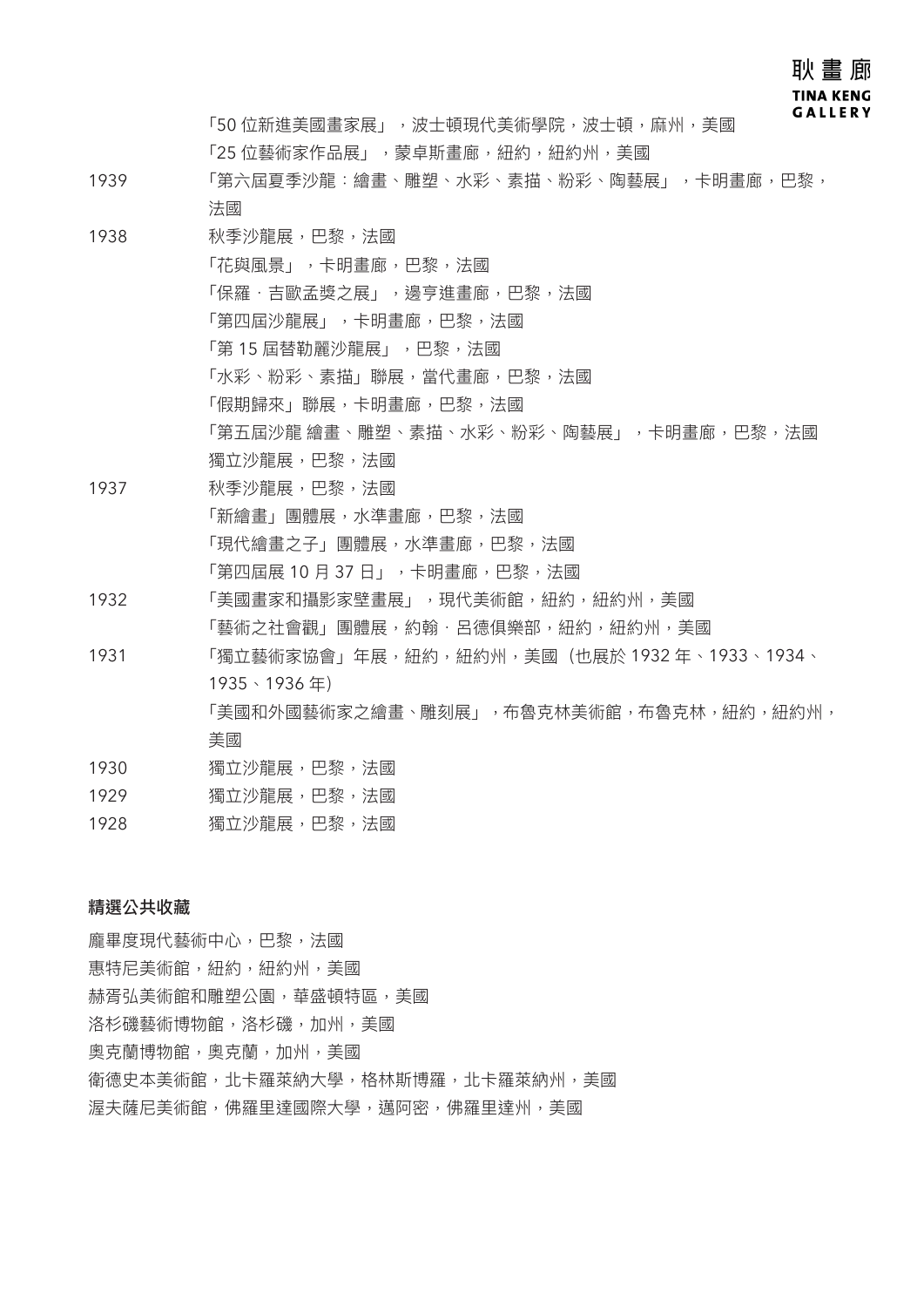# Yun Gee

# 1906–1963

Born in 1906 in Guangdong, China

## **Selected Solo Exhibitions**

| 2011      | Yun Gee - The Art of Place, Tina Keng Gallery, Taipei, Taiwan                    |
|-----------|----------------------------------------------------------------------------------|
| 2005      | Yun Gee - A Modernist Painter, Marlborough Gallery, New York, NY, U.S.           |
| 2003-2004 | The Art of Yun Gee, Pasadena Museum of California Art, Pasadena, CA, U.S.        |
| 2002      | A Minimal Vision – Furniture with Paintings by Yun Gee, Chambers Fine Art, New   |
|           | York, NY, U.S.                                                                   |
|           | Yun Gee, Lin & Keng Gallery, Taipei, Taiwan                                      |
| 1998      | Yun Gee, Lin & Keng Gallery, Taipei, Taiwan                                      |
| 1995      | Yun Gee - San Francisco, Paris, New York, Lin & Keng Gallery, Taipei, Taiwan     |
| 1992      | The Art of Yun Gee, Taipei Fine Arts Museum, Taipei, Taiwan                      |
| 1991      | Jan Holloway Gallery, San Francisco, CA, U.S.                                    |
| 1983      | Vanderwoude Tananbaum Gallery, New York, NY, U.S.                                |
| 1979-1980 | The Paintings of Yun Gee, William Benton Museum of Art, University of            |
|           | Connecticut, Storrs, CT; Weatherspoon Art Museum, University of North Carolina,  |
|           | Greensboro, NC; Oakland Museum, Oakland, CA; Bowdoin College Museum of           |
|           | Art, Brunswick, ME, U.S.                                                         |
| 1968      | Robert Schoelkopf Gallery, New York, NY, U.S.                                    |
| 1962-1963 | Gudenzi Galleria, New York, NY, U.S.                                             |
| 1948      | Jersey City Museum, Jersey City, NJ, U.S.                                        |
| 1947      | China Institute in America, New York, NY, U.S.                                   |
| 1946      | Officers Club, Fort Hamilton, NY, U.S.                                           |
|           | Lucien Labaudt Gallery, San Francisco, CA, U.S.                                  |
| 1945      | Lilienfeld Gallery, New York, NY, U.S.                                           |
| 1943      | Milch Galleries, New York, NY, U.S.                                              |
| 1942      | Milch Galleries, New York, NY, U.S.                                              |
| 1940      | Temple's Exhibition Galleries, New York, NY, U.S.                                |
|           | Mural painting The Spirit of Chinese Resistance, Young China Club, New York, NY, |
|           | U.S.                                                                             |
|           | Montross Gallery, New York, NY, U.S.                                             |
| 1937      | Galerie à la Reine Margot, Paris, France                                         |
| 1936      | Galerie à la Reine Margot, Paris, France                                         |
| 1934      | Exhibition of Yun Gee Paintings, conjoined with Yun Gee: First Dance Recital,    |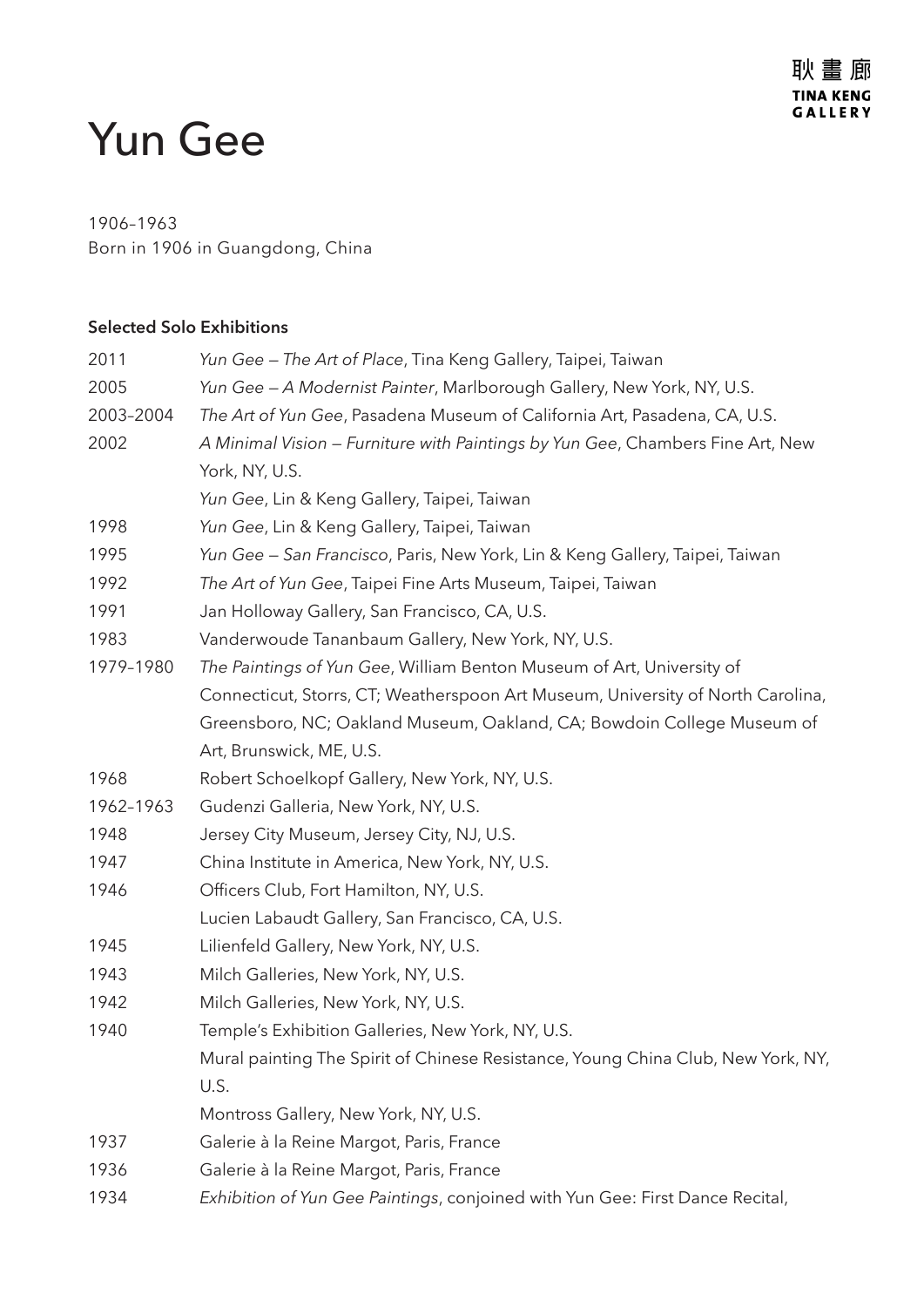National Musical Benefit Society, New York, NY, U.S. 1933 San Francisco Art Center, San Francisco, CA, U.S. Mural painting The Last Supper, St. Peter's Lutheran Church, Bronx, NY, U.S. 1932 Milch Galleries, New York, NY, U.S. Balzac Galleries, New York, NY, U.S. 1931 In Tempo Gallery, New York, NY, U.S. 1929 Galerie Bernheim-Jeune, Paris, France 1928 Galerie des Artiste et Artisan, Paris, France 1927 Galerie Carmime, Paris, France 1926 Modern Gallery, San Francisco, CA, U.S.

### **Selected Two-Person Exhibitions**

| 2020 | Yun Gee & Li-lan: Natural Influence, Tina Keng Gallery, Taipei, Taiwan            |
|------|-----------------------------------------------------------------------------------|
| 2017 | Yun Gee & Li-lan: Art Without Borders, Tina Keng Gallery, Taipei, Taiwan          |
| 2008 | Experiences of Passage: The Paintings of Yun Gee and Li-lan, Lin & Keng Gallery,  |
|      | Beijing, China                                                                    |
|      | Experiences of Passage: The Paintings of Yun Gee and Li-lan, Jason McCoy Gallery, |
|      | New York, NY, U.S.                                                                |
| 2004 | Sanyu & Yun Gee 1926-1960, Lin & Keng Gallery, Taipei, Taiwan                     |
| 1993 | The Artworks of Sanyu and Yun Gee, Lin & Keng Gallery, Taipei, Taiwan             |
| 1988 | Yun Gee and Li-lan – Paintings by a Father and Daughter, Southampton Campus       |
|      | Fine Arts Gallery, Long Island University, Southampton, NY, U.S.                  |

## **Selected Group Exhibitions**

| 2019 | The Warmth of Other Suns: Stories of Global Displacement, Phillips Collection, |
|------|--------------------------------------------------------------------------------|
|      | Washington, D.C., U.S.                                                         |
|      | Frieze New York, New York, NY, U.S.                                            |
| 2016 | Icon of Modernism: Representing the Brooklyn Bridge 1883-1950, Georgia         |
|      | Museum of Art, Athens, GA, U.S.                                                |
|      | Black & White: Modern and Contemporary Positions, Jason McCoy Gallery, New     |
|      | York, NY, U.S.                                                                 |
| 2014 | Art Basel Hong Kong, Hong Kong                                                 |
| 2013 | Art Basel Hong Kong, Hong Kong                                                 |
| 2012 | Telling Tales: Narratives From the 1930s, Gregory D. Ivy Gallery, Weatherspoon |
|      | Guild Gallery at the Weatherspoon Art Museum, Greensboro, NC, U.S.             |
| 2011 | Artistes Chinois à Paris, Musée Cernuschi, Paris, France                       |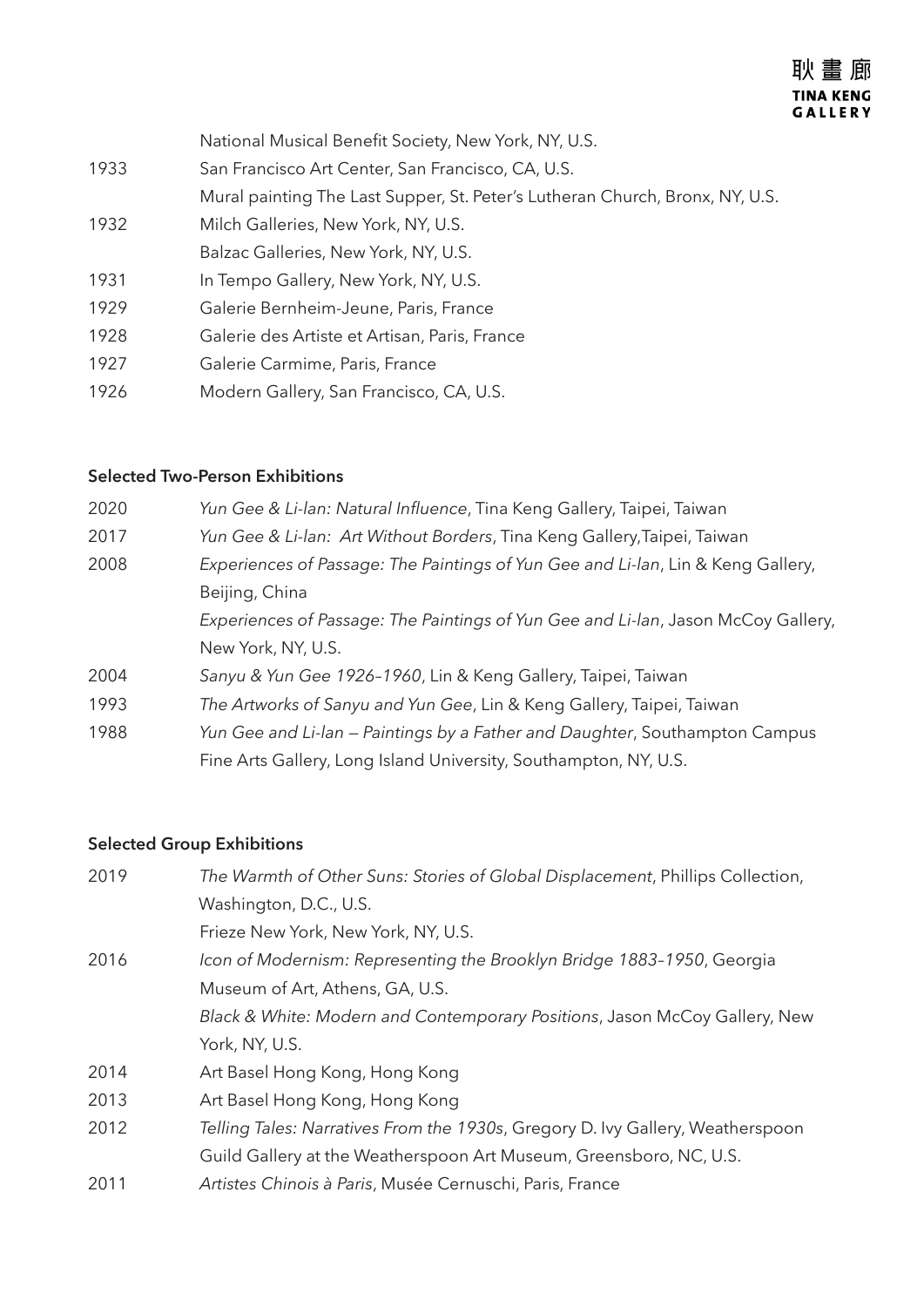| 2009      | The Third Mind: American Artists Contemplate Asia, 1860-1989, Solomon R.<br>Guggenheim Museum, New York, NY, U.S. |
|-----------|-------------------------------------------------------------------------------------------------------------------|
|           | R/evolution, Tina Keng Gallery, Taipei, Taiwan                                                                    |
| 2008      | Asian/American/Modern Art Shifting Currents, 1900-1970, de Young Museum,                                          |
|           | San Francisco, CA, U.S.                                                                                           |
|           | Madonna Meets Mao: Selected Works From the Yageo Foundation Collection,                                           |
|           | Staatliche Kunstsammlungen Dresden, Dresden, Germany                                                              |
| 2007      | Lin & Keng Gallery, Taipei, Taiwan                                                                                |
|           | Art in America: 300 Years of Innovation, Solomon R. Guggenheim Museum,                                            |
|           | New York, NY, U.S.; National Art Museum of China, Beijing, China; Shanghai                                        |
|           | Museum of Contemporary Art, Shanghai, China                                                                       |
|           | Grand Opening, Lin & Keng Gallery, Beijing, China                                                                 |
|           | Cubism in Asia, Japan Foundation, La Maison de la Culture du Japon à Paris, Paris,                                |
|           | France                                                                                                            |
| 2006      | International Asian Art Fair, The Seventh Regiment Armory, Marlborough Gallery,                                   |
|           | New York, NY, U.S. (also 2005)                                                                                    |
|           | China International Gallery Exposition, Marlborough Gallery, Beijing, China                                       |
|           | The 37 <sup>th</sup> edition of Art Basel, Marlborough Gallery, Miami Beach, FL, U.S.                             |
| 2005      | China International Gallery Exposition, Lin & Keng Gallery, Beijing, China                                        |
|           | Landscape – Cityscape, Marlborough Gallery, New York, NY, U.S.                                                    |
|           | Art Singapore, Contemporary Asian Art Fair, Lin & Keng Gallery, Singapore                                         |
|           | Summer Dream: A Group Exhibition, Lin & Keng Gallery, Taipei, Taiwan                                              |
|           | Works on Paper, Marlborough Gallery, New York, NY, U.S.                                                           |
|           | Chinese Masters II, Lin & Keng Gallery, Taipei, Taiwan                                                            |
| 2004      | The Not-So Still Life: A Century of California Painting and Sculpture, Pasadena                                   |
|           | Museum of California Art, Pasadena, CA, U.S.                                                                      |
|           | Art Singapore, Contemporary Asian Art Fair, Lin & Keng Gallery, Singapore                                         |
|           | China International Gallery Exposition, Lin & Keng Gallery, Beijing, China                                        |
| 2003-2004 | The Not-So Still Life: A Century of California Painting and Sculpture, San Jose                                   |
|           | Museum of Art, San Jose, CA, U.S.                                                                                 |
| 2003      | Themes on Women, Lin & Keng Gallery, Taipei, Taiwan                                                               |
| 2002-2003 | From Emperors to Hoi Polloi: Portraits of an Era, 1851-1945, Wolfsonian Museum,                                   |
|           | Florida International University, Miami Beach, FL, U.S.                                                           |
| 2002      | On-Ramps: Transitional Moments in California Art, Pasadena Museum of California                                   |
|           | Art, Pasadena, CA, U.S.                                                                                           |
| 2000-2001 | The Pacific Makes Us Neighbors, Residence: U.S. Ambassador to Beijing, Art in                                     |
|           | Embassies Program, Beijing, China                                                                                 |
|           | On Gold Mountain: A Chinese American Experience, Autry Museum of Western                                          |
|           | Heritage, Los Angeles, CA, U.S.                                                                                   |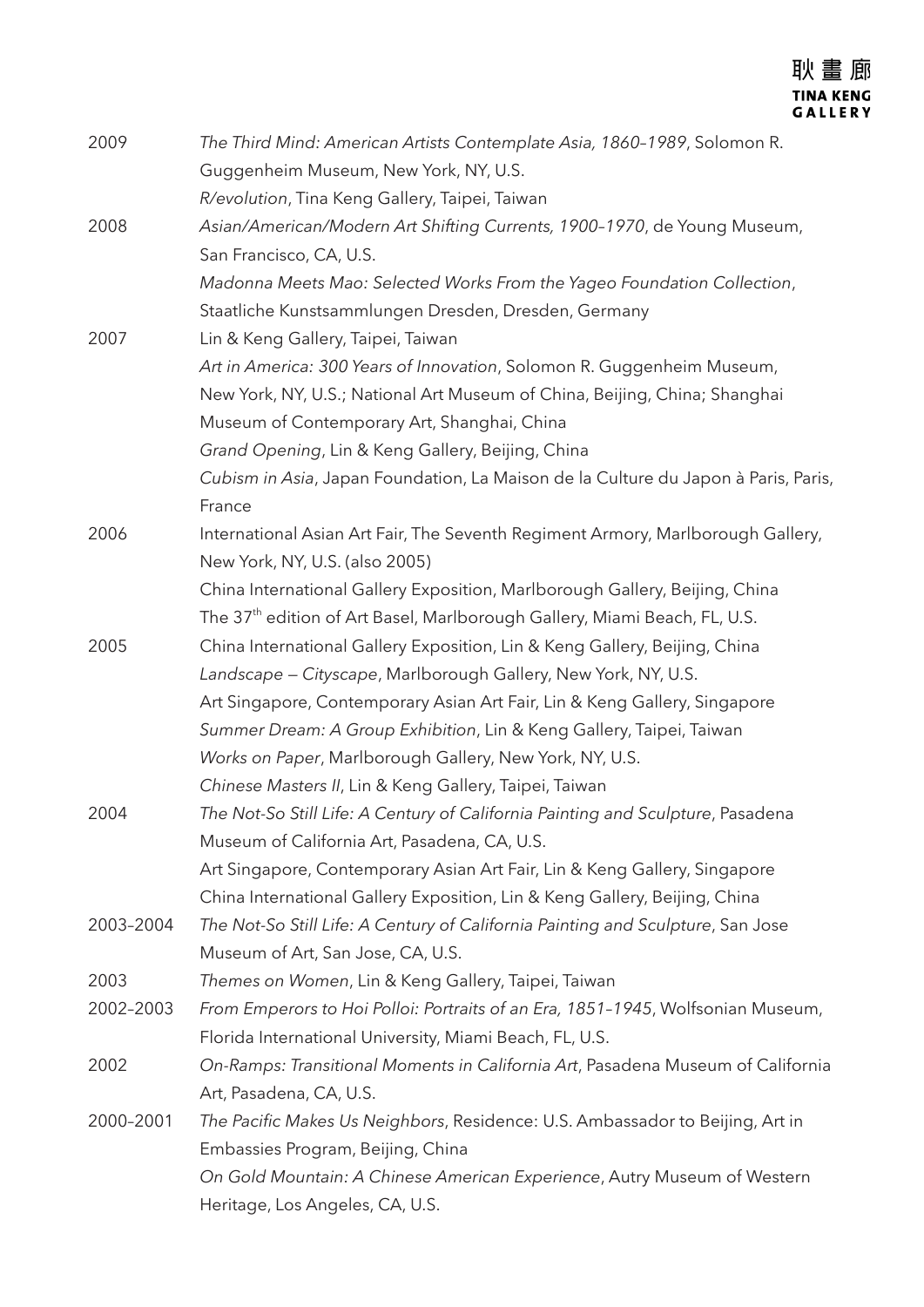|      | Made in California: Art, Image, and Identity, 1900-2000, Los Angeles County                  |
|------|----------------------------------------------------------------------------------------------|
|      | Museum of Art, Los Angeles, CA, U.S.                                                         |
| 2000 | Works on Paper 1929-1949, Lin & Keng Gallery, Taipei, Taiwan                                 |
| 1998 | Changing Perspectives on Modernism, University of Oregon Museum of Art,                      |
|      | Eugene, OR, U.S.                                                                             |
| 1995 | Facing Eden: 100 Years of Landscape Art in the Bay Area, M.H. de Young Memorial              |
|      | Museum, San Francisco, CA, U.S.                                                              |
|      | With New Eyes: Toward an Asian American Art History in the West, San Francisco               |
|      | State University, San Francisco, CA, U.S.                                                    |
| 1994 | Four Senior Painters in Early Spring, Lung Men Art Gallery, Taipei, Taiwan                   |
| 1977 | Selections From the Lawrence H. Bloedel Bequest and Related Works From the                   |
|      | Permanent Collection, Whitney Museum of American Art, New York, NY, U.S.                     |
|      | The Great East River Bridge, Brooklyn Museum of Art, Brooklyn, NY, U.S.                      |
|      | Empire City and the Age of Urbanism (1875-45), Grand Central Galleries, New                  |
|      | York, NY, U.S.                                                                               |
| 1975 | Art on Paper, Weatherspoon Art Museum, Greensboro, NC, U.S.                                  |
| 1974 | Inaugural Exhibition, Hirshhorn Museum and Sculpture Garden, Washington, D.C.,               |
|      | U.S.                                                                                         |
| 1944 | Portrait of America, Metropolitan Museum of Art, New York, NY, U.S.                          |
|      | Opening Exhibition Inter-Racial Art, International Print Society, New York, NY, U.S.         |
| 1942 | The $8th$ Annual Group Exhibition by American Artists, Montross Gallery, New York,           |
|      | NY, U.S.                                                                                     |
| 1941 | Art for China, Ritz Tower, New York, NY, U.S.                                                |
|      | Paintings by Fifty Oncoming Americans, Boston Institute of Modern Art, Boston,               |
|      | MA, U.S.                                                                                     |
|      | Work by Twenty-Five Artists, Montross Gallery, New York, NY, U.S.                            |
| 1939 | 6 <sup>e</sup> Salon d'Éte: Peintures, Sculptures, Dessins, Aquarelles, Gouaches, Céramique, |
|      | Galerie Carmine, Paris, France                                                               |
| 1938 | Salon d'Automne, Paris, France                                                               |
|      | Fleurs et Paysages, Galerie Carmine, Paris, France                                           |
|      | L'Exposition du Prix Paul-Guillaume, Galerie Berheim-Jeune, Paris, France                    |
|      | 4 <sup>e</sup> Salon de la Piste à l'Écran, Galerie Carmine, Paris, France                   |
|      | La XV <sup>e</sup> Exposition du Salon des Tuileries, Paris, France                          |
|      | Exposition: Aquarelles, Gouches, Dessins, Galerie Contemporaine, Paris, France               |
|      | Exposition: Rentrée de Vacances 38, Galerie Carmine, Paris, France                           |
|      | 5 <sup>e</sup> Salon Etrennes 38: Peintures, Sculptures, Dessins, Aquarelles, Gouaches,      |
|      | Céramique, Galerie Carmine, Paris, France                                                    |
|      | Salon des Indépendants, Paris, France                                                        |